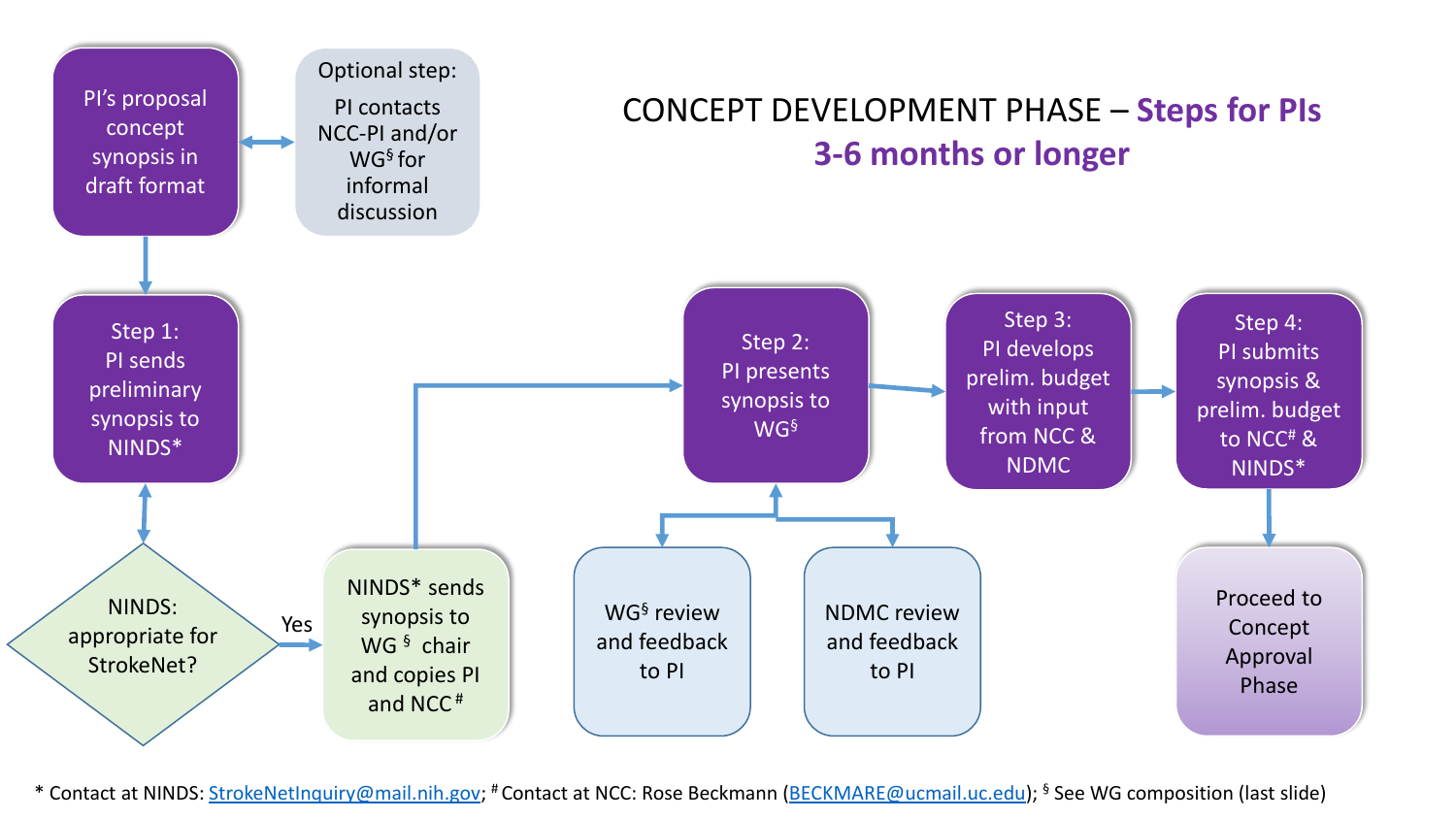## CONCEPT APPROVAL PHASE